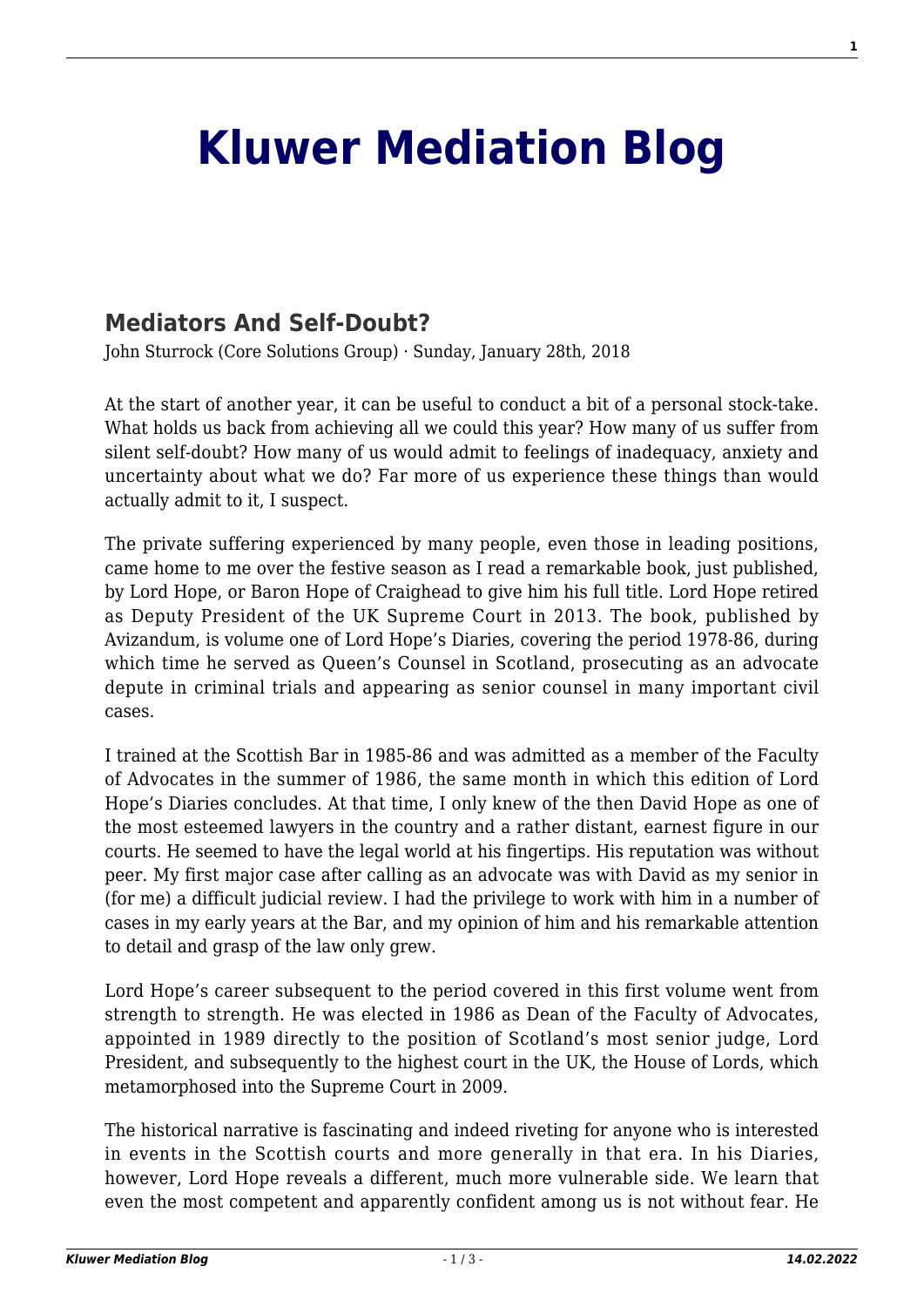describes "moments of despair as well as moments of triumph or elation". "There were times when it was a struggle to keep going." He describes "stage fright" in graphic terms and the pressures of an extraordinarily busy practice. He records having undertaken 203 consultations and giving 235 opinions in the year to July 1986, along with a very busy court practice and various book-writing duties and social engagements. That he worked almost full-time seven days a week with hardly a break is not surprising. That he somehow survived this phenomenal work-rate is testimony to an exceptional determination and constitution. He describes the diary, written as these experiences unfolded, as "a kind of confessional".

Lord Hope relates being "assailed by self-doubt" and his mind turning into "a jelly of confused and inadequate thought" as his "typical bout of autumn depression" returned. On one occasion, trying to control a fit of nerves in court, he cut his finger while pressing a pencil forcefully into it. His fear of public speaking contributed to uncertainty about fitness to serve as an office-bearer in the Faculty of Advocates, feeling "nervous and unsuited" to the job of Vice Dean when he stood for that office in 1983. His loss in that election led him to conclude that he would "never now be a Faculty office bearer" and would "just plod on". His self-consciousness about his stature caused him discomfort on social occasions.

What do we learn, as mediators and professionals, from these extraordinary admissions? Lord Hope's story is comforting to those of us who have struggled with anxiety and uncertainty about meeting expectations in the professional world. We are not alone. Many of us are driven no doubt by a fear of failure and a need to prove ourselves. Often, this can lead to an unachievable striving for perfection. Perfectionism can be a crippling disease with serious consequences. We never quite match our own expectations – or those of others as we perceive them. For some of us, a need for approval or affirmation is a significant driver in our work. It can be tough.

Perhaps we should appreciate that many or indeed most of those with whom we are privileged to work will probably have similar experiences, undisclosed and even unrecognised, especially in conflicts. Our own vulnerability is a gift if we can use it to understand and support others better. It should lead to a more compassionate and kinder way of mediating. And, paradoxically, to better outcomes.

To those who say that this is all irrelevant in the hard commercial world in which many of us practise, ponder the reality. Think awhile. What might we be missing?

I wish I had known of Lord Hope's fears when I was starting out. I think it would have made my own experiences easier to bear. We don't all have to cope with it in the way that Lord Hope did. But we can start by accepting that self-doubt and feelings of inadequacy are not unusual. And, finally, we can let them go.

*To make sure you do not miss out on regular updates from the Kluwer Mediation Blog,*